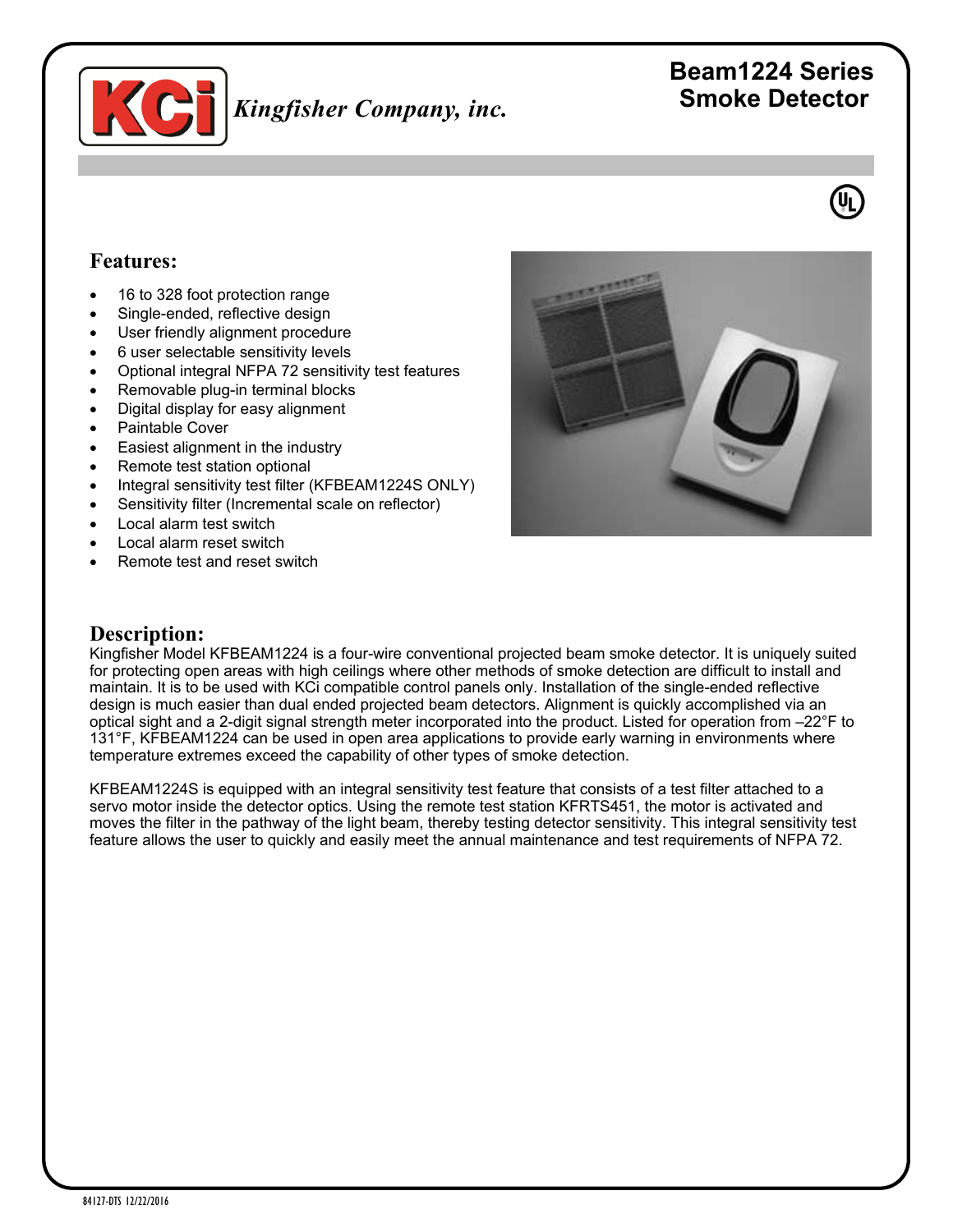## **Specifications:**

On smooth ceilings, 30 – 60 feet between projected beams and not more than one-half that spacing between a projected beam and a sidewall. Other spacing may be used depending on ceiling height, airflow characteristics, and response requirements. See NFPA 72.

| <b>Operational Specifications:</b>                                                                                                            |                                                                                                                           |
|-----------------------------------------------------------------------------------------------------------------------------------------------|---------------------------------------------------------------------------------------------------------------------------|
| <b>Protection Range:</b>                                                                                                                      | 16 ft. to 328 ft. (5m to 100m)                                                                                            |
| <b>Operating Temperature Range:</b>                                                                                                           | -22°F to 131°F (-30° to 55°C)                                                                                             |
| <b>Operating Humidity Range:</b>                                                                                                              | 10% to 93% relative humidity (non-condensing)                                                                             |
| <b>Adjustment Angle:</b>                                                                                                                      | +/- 10 Degrees horizontal & vertical (The optics move independent of the<br>unit)                                         |
| <b>Sensitivity Levels:</b>                                                                                                                    | Level 1-25%<br>Level 2-30%<br>Level 3-40%<br>Level $4 - 50\%$<br>Acclimate Level 1-30 - 50%<br>Acclimate Level 2-40 - 50% |
| <b>Electrical Specifications:</b>                                                                                                             |                                                                                                                           |
| <b>KFBEAM1224 Voltage:</b>                                                                                                                    | 10.2 to 32 VDC                                                                                                            |
| <b>KFBEAM1224S Voltage:</b>                                                                                                                   | 15 to 32 VDC                                                                                                              |
| <b>Avg. Standby Current:</b>                                                                                                                  | 17mA Max                                                                                                                  |
| <b>Avg. Current During Testing:</b>                                                                                                           | 500mA Max                                                                                                                 |
| <b>Alarm Current:</b>                                                                                                                         | 38.5mA Max                                                                                                                |
| <b>Fault Current:</b>                                                                                                                         | 8.5mA Max                                                                                                                 |
| <b>Alignment Mode Current(24VDC):</b>                                                                                                         | 28mA Max                                                                                                                  |
| <b>Electrical Specifications (KFBEAMHK):</b>                                                                                                  |                                                                                                                           |
| <b>KFBEAMHK Voltage:</b>                                                                                                                      | 15 to 32 VDC                                                                                                              |
| <b>KFBEAMHK Current:</b>                                                                                                                      | 92 mA at 32 VDC                                                                                                           |
| <b>KFBEAMHK Power Consumption:</b>                                                                                                            | 1.6W @ 24 VDC; 3W @ 32 VDC                                                                                                |
| <b>Mechanical Specifications:</b><br><b>Detector Dimensions:</b><br>Reflector Dimensions(16' to 230'):<br>Reflector Dimensions (Beyond 230'): | 10"H x 7.5"W x 3.3"D (254mmH x 191mmW x 84mmD)<br>$7.9$ " x $9.1$ " (200 x 230mm)<br>15.7" x 18.1" (400 x 460mm)          |

*Kingfisher Company, inc. 81 Old Ferry Road - Lowell, MA 01854 Phone: 978-596-0214 Fax: 978-596-0217 [www.kfci.com](http://www.kfci.com/)*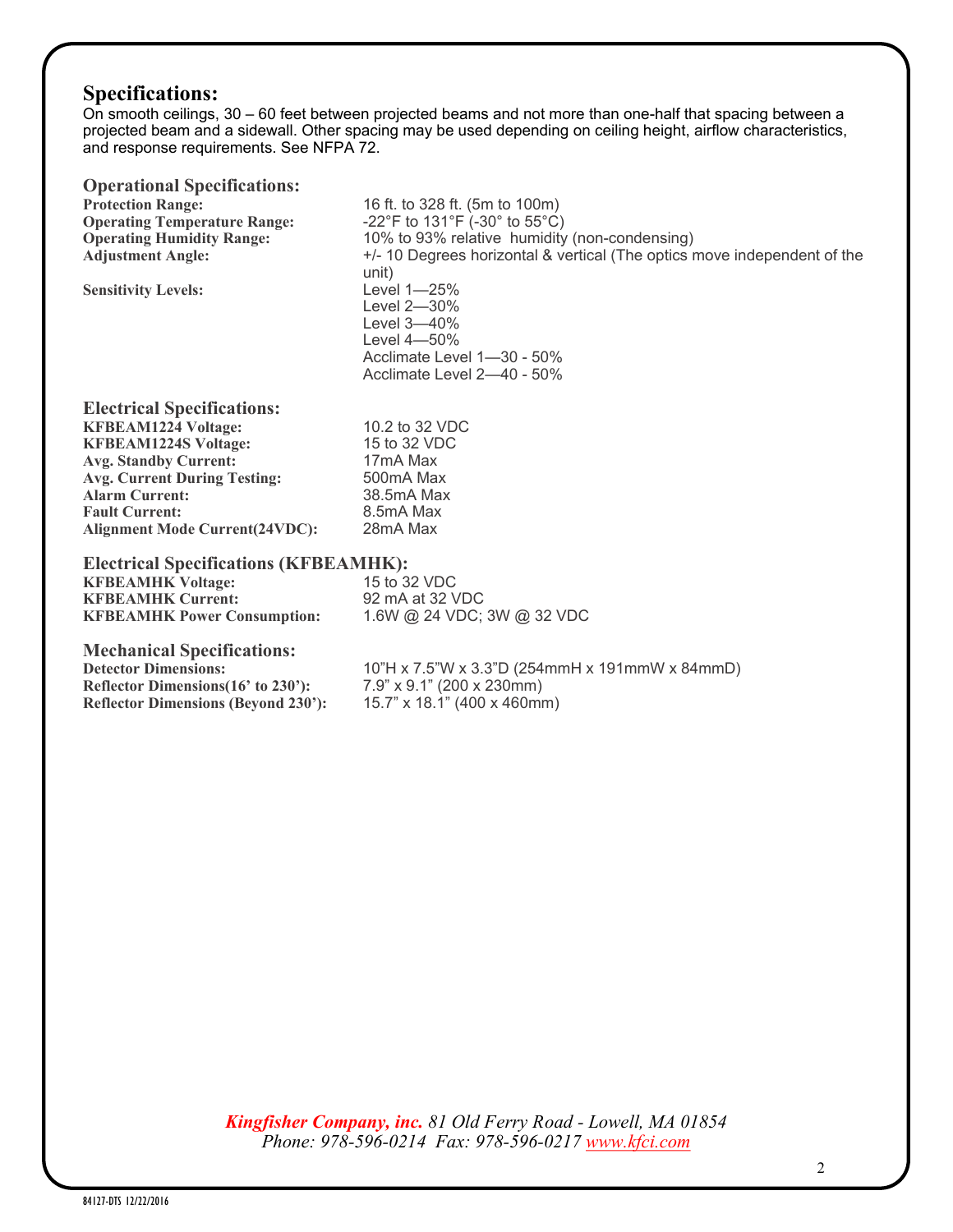#### **Operation:**

KFBEAM1224 consists of a transmitter/receiver unit and a reflector. When smoke enters the area between the unit and the reflector it causes a reduction in the signal and, when the smoke level reaches the predetermined threshold, an alarm is activated.

KFBEAM1224 has four standard sensitivity selections along with two Acclimate settings. When either of the two Acclimate settings are selected the detector will automatically adjust its sensitivity using advanced software algorithms to select the optimum sensitivity for the specific environment.

| $KCi$ #   | Model #          | <b>Description</b>                                                                                                    |
|-----------|------------------|-----------------------------------------------------------------------------------------------------------------------|
| 84127     | KFBEAM1224       | Beam Detector-Conventional, Single-Ended, includes 8"                                                                 |
| 84128     | KFBEAM1224S      | Beam Detector—Conventional, Single-Ended, includes 8" Reflector & Integral<br><b>Sensitivity Test</b>                 |
| 52821     | <b>KFBEAMLRK</b> | Long Range Accessory Kit-Required for distances in excess of 70m/230ft, In-<br>cludes Three (3) Additional Reflectors |
| 52822     | KFBEAMMMK        | lMulti-Mount Kit                                                                                                      |
| 52823     | <b>KFBEAMSMK</b> | Surface Mount Kit                                                                                                     |
| 52828     | <b>KFBEAMHK</b>  | lHeater Kit—for Beam Detector                                                                                         |
| 52847     | <b>KFBEAMHKR</b> | lHeater Kit– for Beam Detector Reflector                                                                              |
| 52842     | KFRTS451         | Remote Test Station—Single-gang Mounting                                                                              |
| 52843     | KFRTS451KEY      | Remote Test Station-Keyed, Single-gang Mounting                                                                       |
| 84127-DTS |                  | <b>Specification Data Sheet</b>                                                                                       |

### **ORDERING INFORMATION**

Kingfisher Company, inc., products must be used within their published specifications and must be PROPERLY specified, applied, installed, operated, maintained and operationally tested in accordance with their installation instructions at the time of installation and at least twice a year or more often and in accordance with local, state and federal codes, regulations and laws. Specification, application, installation, operation, maintenance and testing must be performed by qualified personnel for proper operation in accordance with all of the latest National Fire Protection Association (NFPA), Underwriters' Laboratories (UL), National Electrical Code (NEC), Occupational Safety and Health Administration (OSHA), local, state, county, province, district, federal and other applicable building and fire standards, guidelines, regulations, laws and codes including, but not limited to, all appendices and amendments and the requirements of the local authority having jurisdiction (AHJ).

NOTE: Due to continuous development of our products, specifications and offerings are subject to change without notice in accordance with Kingfisher Company, inc., standard terms and conditions

> *Kingfisher Company, inc. 81 Old Ferry Road - Lowell, MA 01854 Phone: 978-596-0214 Fax: 978-596-0217 [www.kfci.com](http://www.kfci.com/)*